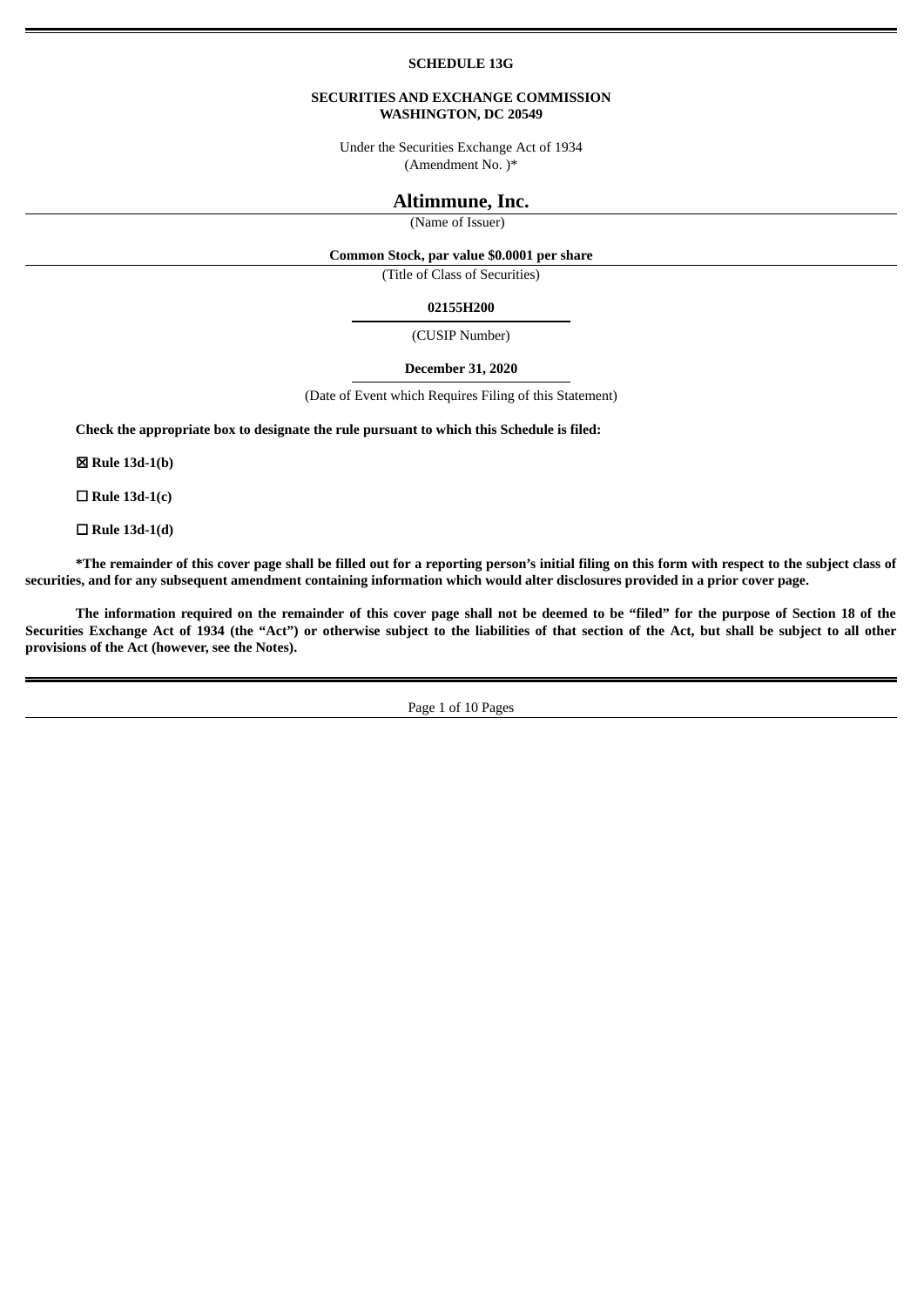| $\mathbf{1}$   | <b>NAMES OF REPORTING PERSONS</b>                                                                                                              |   |                                                 |  |  |
|----------------|------------------------------------------------------------------------------------------------------------------------------------------------|---|-------------------------------------------------|--|--|
|                | Baker Bros. Advisors LP                                                                                                                        |   |                                                 |  |  |
| $\overline{2}$ | (a) $\Box$<br><b>CHECK THE APPROPRIATE BOX IF A MEMBER OF A GROUP (See Instructions)</b><br>(b)                                                |   |                                                 |  |  |
| $\mathbf{3}$   | <b>SEC USE ONLY</b>                                                                                                                            |   |                                                 |  |  |
| 4              | <b>CITIZENSHIP OR PLACE OF ORGANIZATION</b>                                                                                                    |   |                                                 |  |  |
|                | Delaware                                                                                                                                       |   |                                                 |  |  |
|                |                                                                                                                                                | 5 | <b>SOLE VOTING POWER</b>                        |  |  |
|                | <b>NUMBER OF</b><br><b>SHARES</b><br><b>BENEFICIALLY</b><br><b>OWNED BY</b><br><b>EACH</b><br><b>REPORTING</b><br><b>PERSON</b><br><b>WITH</b> |   | 1,884,451                                       |  |  |
|                |                                                                                                                                                |   | <b>SHARED VOTING POWER</b>                      |  |  |
|                |                                                                                                                                                |   | $-0-$                                           |  |  |
|                |                                                                                                                                                |   | <b>SOLE DISPOSITIVE POWER</b>                   |  |  |
|                |                                                                                                                                                |   | 1,884,451                                       |  |  |
|                |                                                                                                                                                |   | <b>SHARED DISPOSITIVE POWER</b>                 |  |  |
|                |                                                                                                                                                |   | $-0-$                                           |  |  |
| 9              | AGGREGATE AMOUNT BENEFICIALLY OWNED BY EACH REPORTING PERSON                                                                                   |   |                                                 |  |  |
|                | 1,884,451                                                                                                                                      |   |                                                 |  |  |
| 10             | CHECK BOX IF THE AGGREGATE AMOUNT IN ROW (9) EXCLUDES CERTAIN SHARES<br>$\Box$<br>(See Instructions)                                           |   |                                                 |  |  |
| 11             |                                                                                                                                                |   | PERCENT OF CLASS REPRESENTED BY AMOUNT IN ROW 9 |  |  |
|                | $5.1\%$ (1)                                                                                                                                    |   |                                                 |  |  |
| 12             | <b>TYPE OF REPORTING PERSON (See Instructions)</b><br>IA, PN                                                                                   |   |                                                 |  |  |

(1) Based on 37,142,946 shares of Common Stock ("Common Stock") of Altimmune, Inc. (the "Issuer") outstanding as of December 31, 2020, as reported in the Issuer's Form S-3 filed with the Securities and Exchange Commission ("SEC") on December 31, 2020.

Page 2 of 10 Pages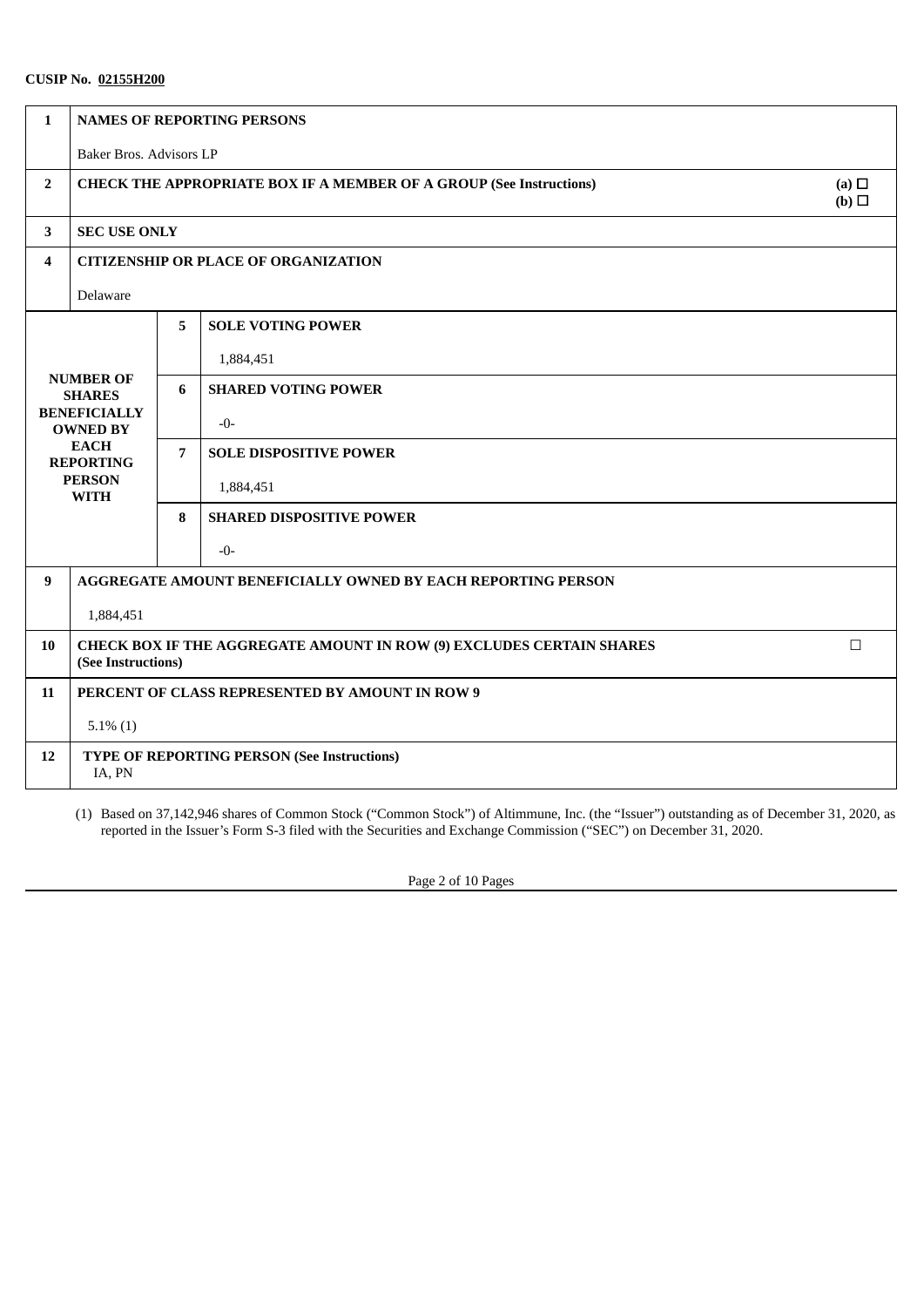| 1              | <b>NAMES OF REPORTING PERSONS</b>                                                                                                              |   |                                                 |  |  |
|----------------|------------------------------------------------------------------------------------------------------------------------------------------------|---|-------------------------------------------------|--|--|
|                | Baker Bros. Advisors (GP) LLC                                                                                                                  |   |                                                 |  |  |
| $\overline{2}$ | (a) $\Box$<br><b>CHECK THE APPROPRIATE BOX IF A MEMBER OF A GROUP (See Instructions)</b><br>(b)                                                |   |                                                 |  |  |
| 3              | <b>SEC USE ONLY</b>                                                                                                                            |   |                                                 |  |  |
| 4              | <b>CITIZENSHIP OR PLACE OF ORGANIZATION</b>                                                                                                    |   |                                                 |  |  |
|                | Delaware                                                                                                                                       |   |                                                 |  |  |
|                |                                                                                                                                                | 5 | <b>SOLE VOTING POWER</b>                        |  |  |
|                | <b>NUMBER OF</b><br><b>SHARES</b><br><b>BENEFICIALLY</b><br><b>OWNED BY</b><br><b>EACH</b><br><b>REPORTING</b><br><b>PERSON</b><br><b>WITH</b> |   | 1,884,451                                       |  |  |
|                |                                                                                                                                                |   | <b>SHARED VOTING POWER</b>                      |  |  |
|                |                                                                                                                                                |   | $-0-$                                           |  |  |
|                |                                                                                                                                                |   | <b>SOLE DISPOSITIVE POWER</b>                   |  |  |
|                |                                                                                                                                                |   | 1,884,451                                       |  |  |
|                |                                                                                                                                                |   | <b>SHARED DISPOSITIVE POWER</b>                 |  |  |
|                |                                                                                                                                                |   | $-0-$                                           |  |  |
| 9              | AGGREGATE AMOUNT BENEFICIALLY OWNED BY EACH REPORTING PERSON                                                                                   |   |                                                 |  |  |
|                | 1,884,451                                                                                                                                      |   |                                                 |  |  |
| 10             | $\Box$<br>CHECK BOX IF THE AGGREGATE AMOUNT IN ROW (9) EXCLUDES CERTAIN SHARES<br>(See Instructions)                                           |   |                                                 |  |  |
| 11             |                                                                                                                                                |   | PERCENT OF CLASS REPRESENTED BY AMOUNT IN ROW 9 |  |  |
|                | $5.1\%$ (1)                                                                                                                                    |   |                                                 |  |  |
| 12             | <b>TYPE OF REPORTING PERSON (See Instructions)</b><br><b>HC, OO</b>                                                                            |   |                                                 |  |  |

(1) Based on 37,142,946 shares of Common Stock of the Issuer outstanding as of December 31, 2020, as reported in the Issuer's Form S-3 filed with the SEC on December 31, 2020.

Page 3 of 10 Pages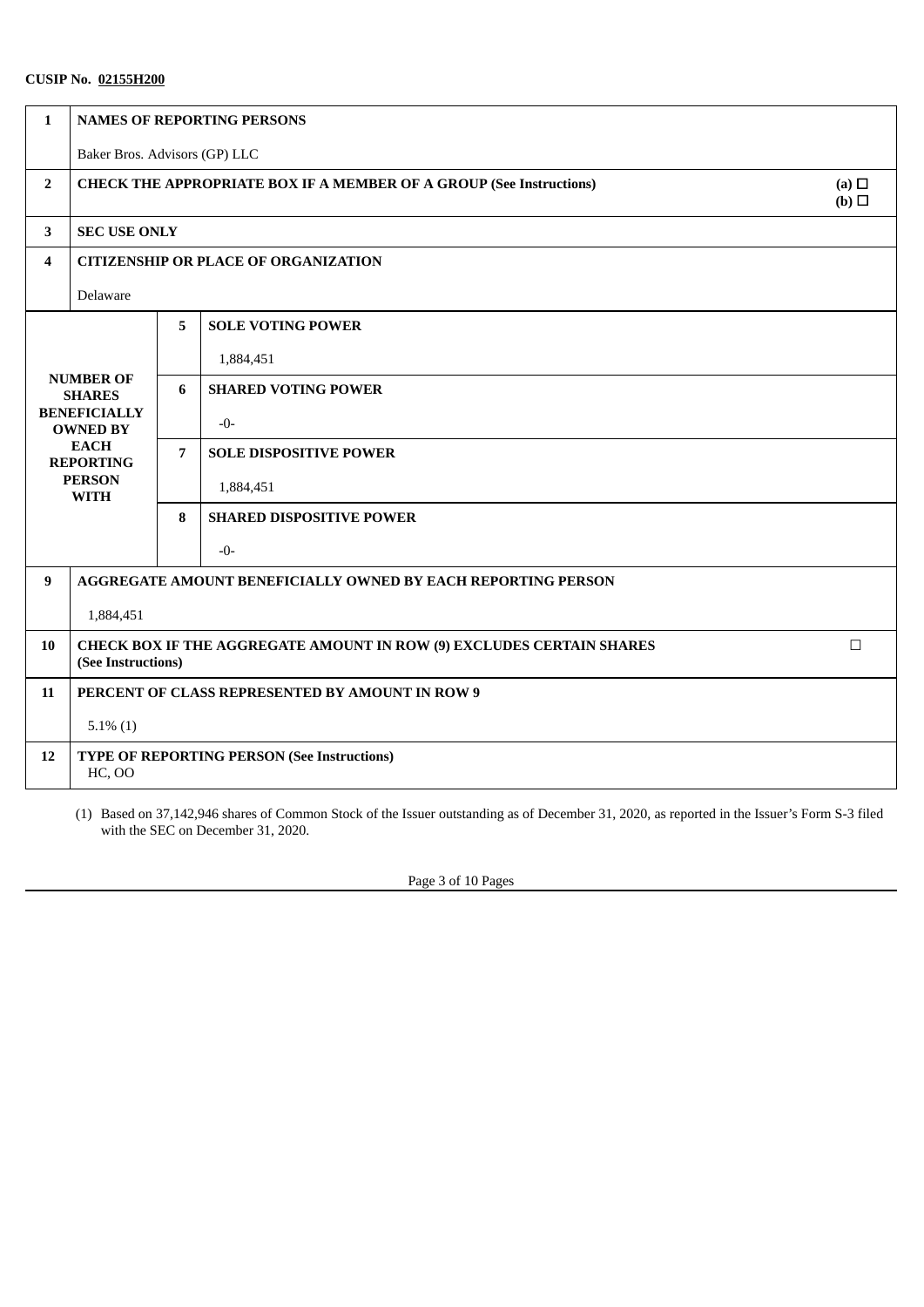| 1                       | <b>NAMES OF REPORTING PERSONS</b>                                                                                                              |   |                                 |  |  |
|-------------------------|------------------------------------------------------------------------------------------------------------------------------------------------|---|---------------------------------|--|--|
|                         | Felix J. Baker                                                                                                                                 |   |                                 |  |  |
| $\overline{2}$          | (a) $\Box$<br><b>CHECK THE APPROPRIATE BOX IF A MEMBER OF A GROUP (See Instructions)</b><br>(b)                                                |   |                                 |  |  |
| $\mathbf{3}$            | <b>SEC USE ONLY</b>                                                                                                                            |   |                                 |  |  |
| $\overline{\mathbf{4}}$ | <b>CITIZENSHIP OR PLACE OF ORGANIZATION</b>                                                                                                    |   |                                 |  |  |
|                         | <b>United States</b>                                                                                                                           |   |                                 |  |  |
|                         |                                                                                                                                                | 5 | <b>SOLE VOTING POWER</b>        |  |  |
|                         | <b>NUMBER OF</b><br><b>SHARES</b><br><b>BENEFICIALLY</b><br><b>OWNED BY</b><br><b>EACH</b><br><b>REPORTING</b><br><b>PERSON</b><br><b>WITH</b> |   | 1,884,451                       |  |  |
|                         |                                                                                                                                                |   | <b>SHARED VOTING POWER</b>      |  |  |
|                         |                                                                                                                                                |   | $-0-$                           |  |  |
|                         |                                                                                                                                                |   | <b>SOLE DISPOSITIVE POWER</b>   |  |  |
|                         |                                                                                                                                                |   | 1,884,451                       |  |  |
|                         |                                                                                                                                                |   | <b>SHARED DISPOSITIVE POWER</b> |  |  |
|                         |                                                                                                                                                |   | $-0-$                           |  |  |
| 9                       | AGGREGATE AMOUNT BENEFICIALLY OWNED BY EACH REPORTING PERSON                                                                                   |   |                                 |  |  |
|                         | 1,884,451                                                                                                                                      |   |                                 |  |  |
| 10                      | $\Box$<br><b>CHECK BOX IF THE AGGREGATE AMOUNT IN ROW (9) EXCLUDES CERTAIN SHARES</b><br>(See Instructions)                                    |   |                                 |  |  |
| 11                      | PERCENT OF CLASS REPRESENTED BY AMOUNT IN ROW 9                                                                                                |   |                                 |  |  |
|                         | $5.1\%$ (1)                                                                                                                                    |   |                                 |  |  |
| 12                      | <b>TYPE OF REPORTING PERSON (See Instructions)</b><br>IN, HC                                                                                   |   |                                 |  |  |

(1) Based on 37,142,946 shares of Common Stock of the Issuer outstanding as of December 31, 2020, as reported in the Issuer's Form S-3 filed with the SEC on December 31, 2020.

Page 4 of 10 Pages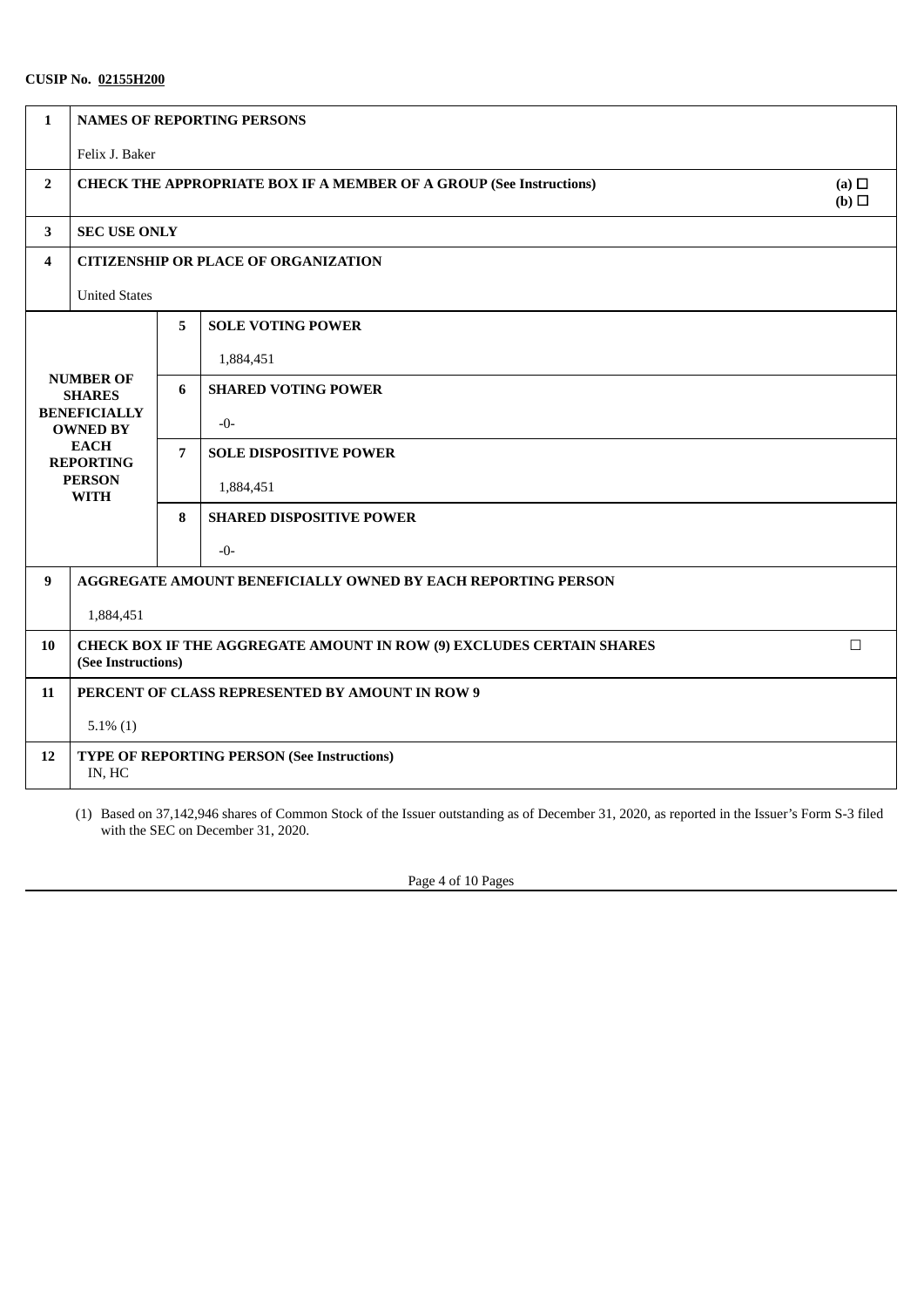| $\mathbf{1}$   | <b>NAMES OF REPORTING PERSONS</b>                                                                                                              |   |                                 |  |  |
|----------------|------------------------------------------------------------------------------------------------------------------------------------------------|---|---------------------------------|--|--|
|                | Julian C. Baker                                                                                                                                |   |                                 |  |  |
| $\overline{2}$ | (a) $\Box$<br><b>CHECK THE APPROPRIATE BOX IF A MEMBER OF A GROUP (See Instructions)</b><br>(b)                                                |   |                                 |  |  |
| $\mathbf{3}$   | <b>SEC USE ONLY</b>                                                                                                                            |   |                                 |  |  |
| 4              | <b>CITIZENSHIP OR PLACE OF ORGANIZATION</b>                                                                                                    |   |                                 |  |  |
|                | <b>United States</b>                                                                                                                           |   |                                 |  |  |
|                |                                                                                                                                                | 5 | <b>SOLE VOTING POWER</b>        |  |  |
|                |                                                                                                                                                |   | 1,884,451                       |  |  |
|                | <b>NUMBER OF</b><br><b>SHARES</b><br><b>BENEFICIALLY</b><br><b>OWNED BY</b><br><b>EACH</b><br><b>REPORTING</b><br><b>PERSON</b><br><b>WITH</b> |   | <b>SHARED VOTING POWER</b>      |  |  |
|                |                                                                                                                                                |   | $-0-$                           |  |  |
|                |                                                                                                                                                |   | <b>SOLE DISPOSITIVE POWER</b>   |  |  |
|                |                                                                                                                                                |   | 1,884,451                       |  |  |
|                |                                                                                                                                                |   | <b>SHARED DISPOSITIVE POWER</b> |  |  |
|                |                                                                                                                                                |   | $-0-$                           |  |  |
| 9              | <b>AGGREGATE AMOUNT BENEFICIALLY OWNED BY EACH REPORTING PERSON</b>                                                                            |   |                                 |  |  |
|                | 1,884,451                                                                                                                                      |   |                                 |  |  |
| 10             | $\Box$<br>CHECK BOX IF THE AGGREGATE AMOUNT IN ROW (9) EXCLUDES CERTAIN SHARES<br>(See Instructions)                                           |   |                                 |  |  |
| 11             | PERCENT OF CLASS REPRESENTED BY AMOUNT IN ROW 9                                                                                                |   |                                 |  |  |
|                | $5.1\%$ (1)                                                                                                                                    |   |                                 |  |  |
| 12             | <b>TYPE OF REPORTING PERSON (See Instructions)</b><br>IN, HC                                                                                   |   |                                 |  |  |

(1) Based on 37,142,946 shares of Common Stock of the Issuer outstanding as of December 31, 2020, as reported in the Issuer's Form S-3 filed with the SEC on December 31, 2020.

Page 5 of 10 Pages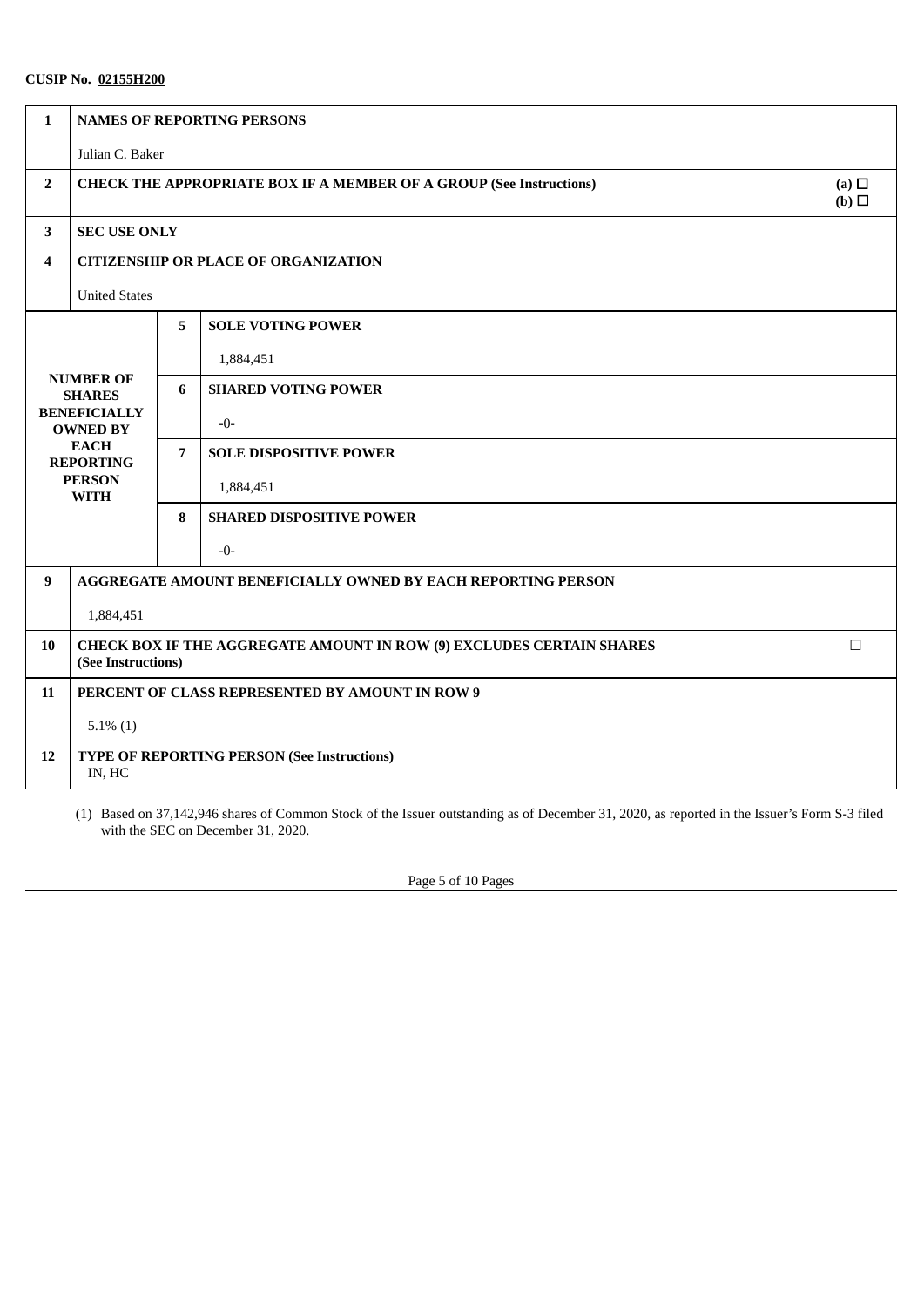| Item $1(a)$ | <b>Name of Issuer:</b>                                                                                                                                                                                                                                                                        |
|-------------|-----------------------------------------------------------------------------------------------------------------------------------------------------------------------------------------------------------------------------------------------------------------------------------------------|
|             | Altimmune, Inc. (the "Issuer")                                                                                                                                                                                                                                                                |
| Item $1(b)$ | <b>Address of Issuer's Principal Executive Offices:</b>                                                                                                                                                                                                                                       |
|             | 910 Clopper Road, Suite 201S                                                                                                                                                                                                                                                                  |
|             | Gaithersburg, Maryland 20878                                                                                                                                                                                                                                                                  |
| Item $2(a)$ | <b>Name of Person Filing:</b>                                                                                                                                                                                                                                                                 |
|             | This Schedule 13G is being filed jointly by the Baker Bros. Advisors LP (the "Adviser"), Baker Bros. Advisors (GP) LLC (the "Adviser<br>GP"), Felix J. Baker and Julian C. Baker (collectively, the "Reporting Persons").                                                                     |
| Item $2(b)$ | Address of Principal Business Office or, if None, Residence:                                                                                                                                                                                                                                  |
|             | The business address of each of the Reporting Persons is:                                                                                                                                                                                                                                     |
|             | c/o Baker Bros. Advisors LP                                                                                                                                                                                                                                                                   |
|             | 860 Washington Street, 3rd Floor                                                                                                                                                                                                                                                              |
|             | New York, NY 10014                                                                                                                                                                                                                                                                            |
|             | $(212)$ 339-5690                                                                                                                                                                                                                                                                              |
| Item $2(c)$ | Citizenship:                                                                                                                                                                                                                                                                                  |
|             | The Adviser is a limited partnership organized under the laws of the State of Delaware. The Adviser GP is a limited liability company<br>organized under the laws of the State of Delaware. The citizenship of each of Julian C. Baker and Felix J. Baker is the United States of<br>America. |
| Item $2(d)$ | <b>Title of Class of Securities</b>                                                                                                                                                                                                                                                           |
|             | Common Stock, par value \$0.0001 per share ("Common Stock").                                                                                                                                                                                                                                  |
| Item $2(e)$ | <b>CUSIP Number</b>                                                                                                                                                                                                                                                                           |
|             | 02155H200                                                                                                                                                                                                                                                                                     |
|             |                                                                                                                                                                                                                                                                                               |

Page 6 of 10 Pages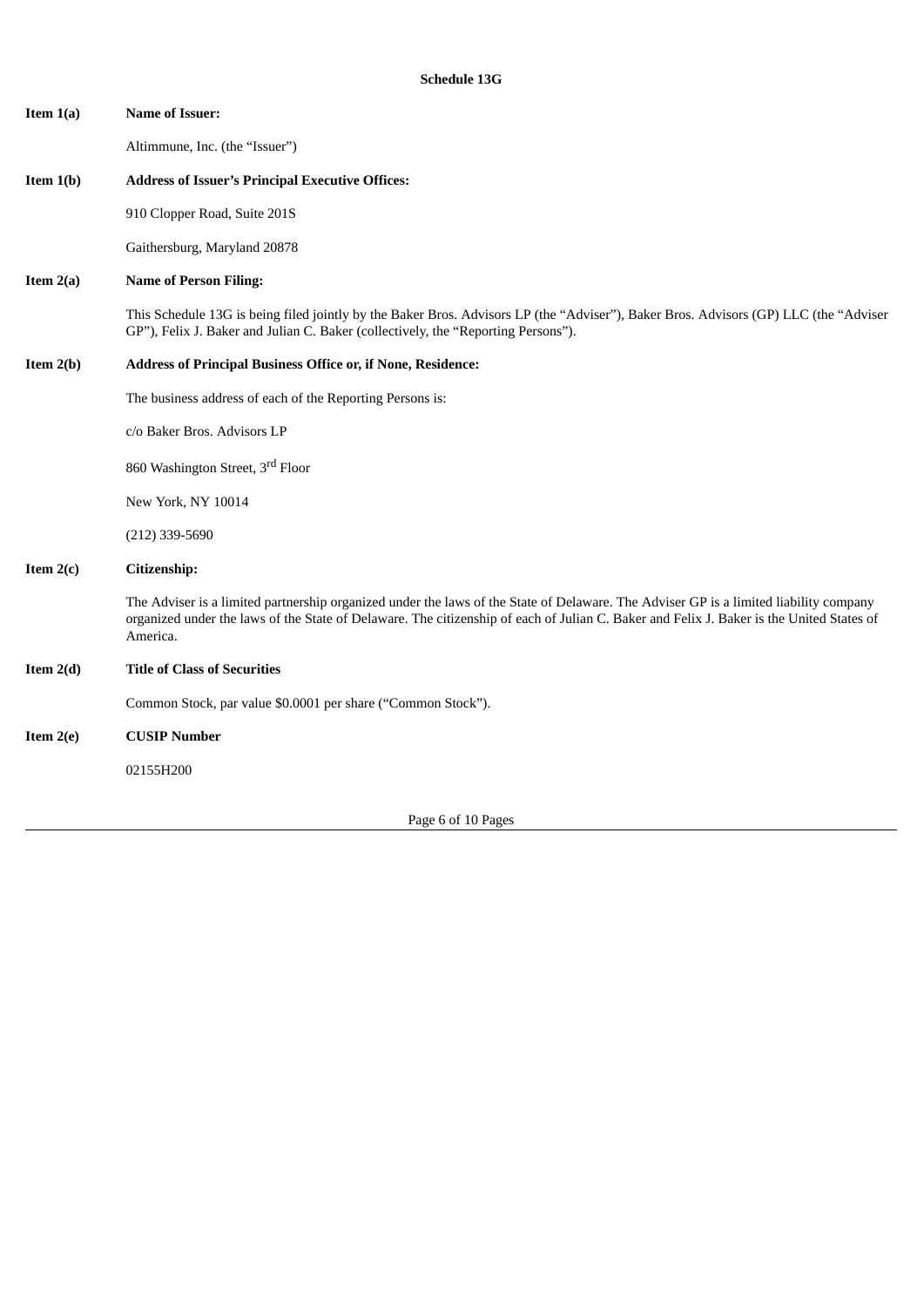## Item 3. If this statement is filed pursuant to §§240.13d-1(b) or (c), check whether the person filing is a:

- (a)  $\Box$  Broker or dealer registered under Section 15 of the Exchange Act.
- (b)  $\Box$  Bank as defined in section 3(a)(6) of the Exchange Act.
- (c)  $\Box$  Insurance company as defined in section 3(a)(19) of the Exchange Act.
- (d)  $\Box$  Investment company registered under section 8 of the Investment Company Act of 1940.
- (e)  $\boxtimes$  An investment adviser in accordance with Rule 13d-1(b)(1)(ii)(E).
- (f)  $\Box$  An employee benefit plan or endowment fund in accordance with Rule 13d-1(b)(1)(ii)(F).
- (g)  $\boxtimes$  A parent holding company or control person in accordance with Rule 13d-1(b)(1)(ii)(G).
- (h)  $\Box$  A savings association as defined in Section 3(b) of the Federal Deposit Insurance Act.

(i)  $\Box$  A church plan that is excluded from the definition of an investment company under section 3(c)(14) of the Investment Company Act of 1940.

(j)  $\Box$  Group, in accordance with Rule 13d-1(b)(1)(ii)(J).

### **Item 4. Ownership.**

Items 5 through 9 and 11 of each of the cover pages to this Schedule 13G are incorporated herein by reference. Set forth below is the aggregate number of shares of Common Stock directly held by each of Baker Brothers Life Sciences, L.P. ("Life Sciences") and 667, L.P. ("667", and together with Life Sciences, the "Funds") which may be deemed to be indirectly beneficially owned by the Reporting Persons, as well as Common Stock that may be acquired upon exercise of pre-funded warrants with no expiration date with an exercise price of \$0.0001 per share of Common Stock ("Pre-Funded Warrants"), subject to the limitations on exercise described below.

The information set forth below is based on 37,142,946 shares of Common Stock outstanding as of December 31, 2020, as reported in the Issuer's Prospectus filed with the Securities and Exchange Commission ("SEC") on December 31, 2020. Such percentage figures are calculated in accordance with Rule 13d-3 under the Securities Exchange Act of 1934, as amended.

Page 7 of 10 Pages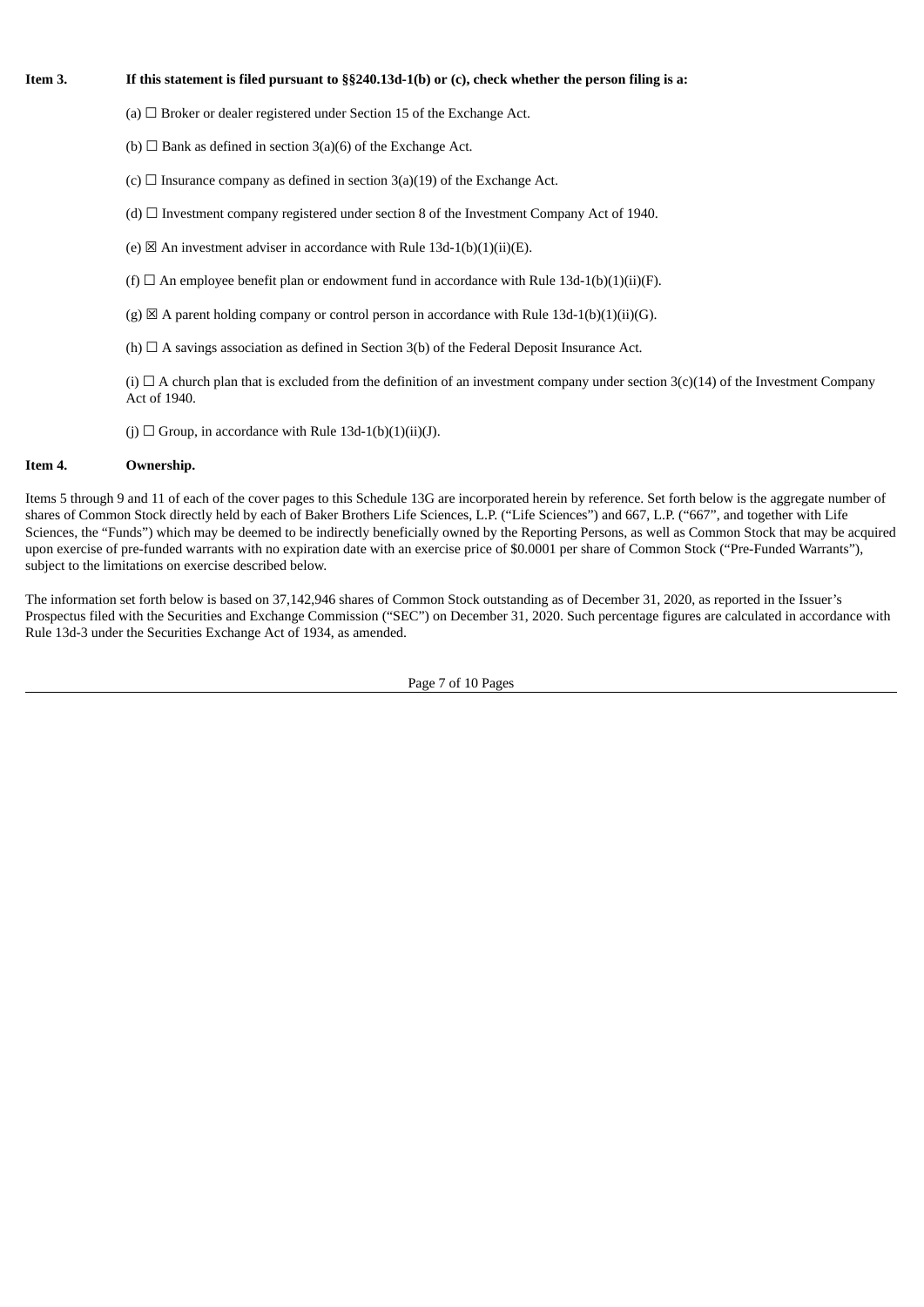|                                    | Number of      |                  |
|------------------------------------|----------------|------------------|
|                                    | Shares of      |                  |
|                                    | Common Stock   |                  |
|                                    | we own or have |                  |
|                                    | the right to   |                  |
|                                    | acquire within | Percent of Class |
| Holder                             | 60 days        | Outstanding      |
| 667, L.P.                          | 147,315        | 0.4%             |
| Baker Brothers Life Sciences, L.P. | 1,737,136      | 4.7%             |
| <b>Total</b>                       | 1,884,451      | 5.1%             |

The Pre-Funded Warrants are only exercisable to the extent that after giving effect to such exercise the holders thereof, their affiliates and any person who are members of a Section 13(d) group with the holders or its affiliates would beneficially own in the aggregate, for purposes of Rule 13d-3 under the Exchange Act, no more than 4.99% of the outstanding Common Stock ("Maximum Percentage"). By written notice to the Issuer, the Funds may from time to time increase or decrease the Maximum Percentage applicable to that Fund to any other percentage not in excess of 19.99%. Any such increase will not be effective until the 61st day after such notice is delivered to the Issuer. As a result of this restriction, the number of shares of Common Stock that may be issued upon exercise of the Pre-Funded Warrants by the above holders may change depending upon changes in the outstanding Common Stock.

Pursuant to the management agreements, as amended, among the Adviser, the Funds and their respective general partners, the Funds' respective general partners relinquished to the Adviser all discretion and authority with respect to the investment and voting power of the securities held by the Funds and thus the Adviser has complete and unlimited discretion and authority with respect to the Funds' investments and voting power over investments.

The Adviser GP, Felix J. Baker and Julian C. Baker as managing members of the Adviser GP, and the Adviser may be deemed to be beneficial owners of securities of the Issuer directly held by the Funds.

## **Item 5. Ownership of Five Percent or Less of a Class.**

If this statement is being filed to report the fact that as of the date hereof the reporting person has ceased to be the beneficial owner of more than five percent of the class of securities, check the following [ ]. N/A

## **Item 6. Ownership of More than Five Percent on Behalf of Another Person.**

N/A

Page 8 of 10 Pages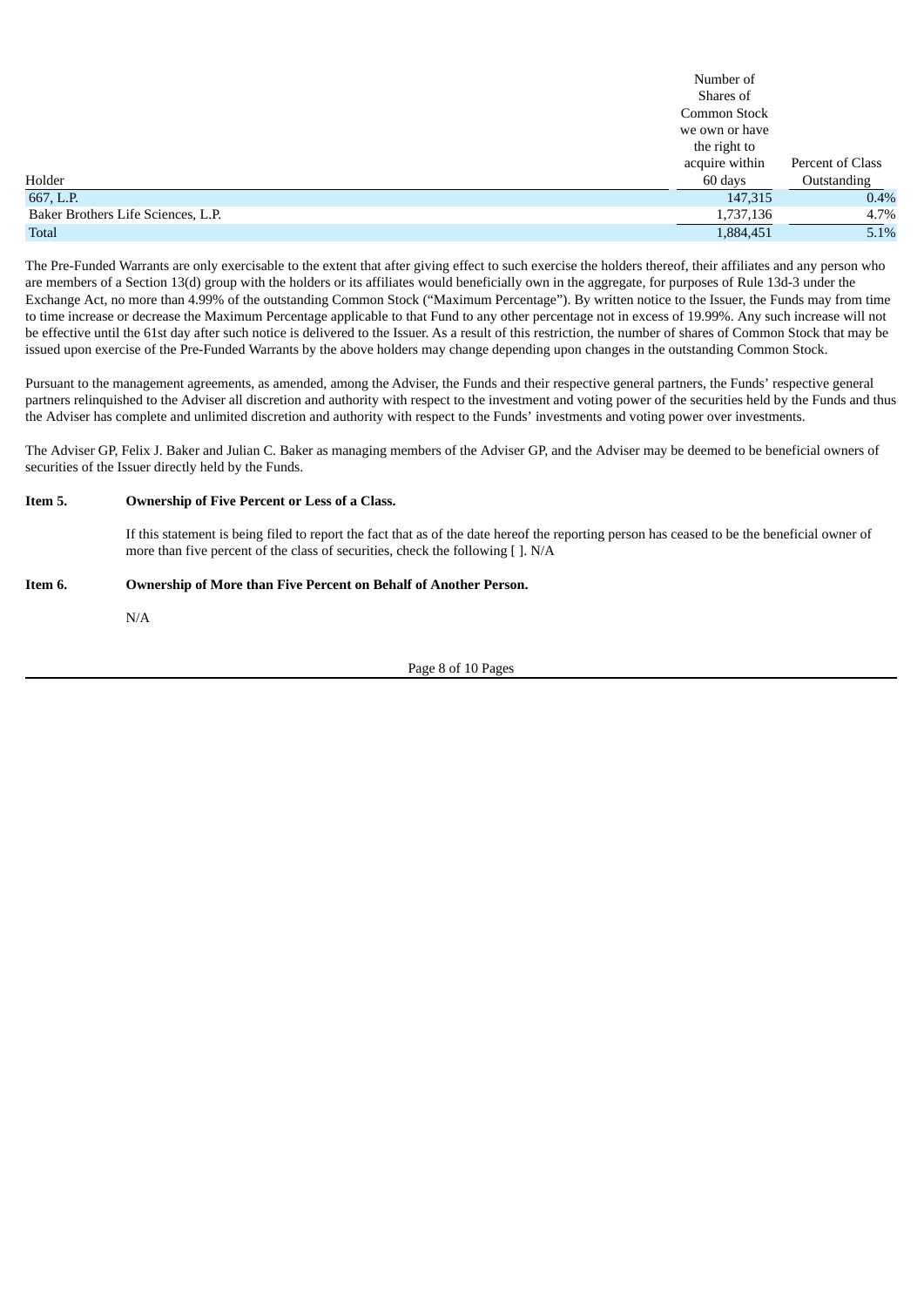| Item 7.  | Identification and Classification of the Subsidiary Which Acquired the Security Being Reported on by the Parent Holding<br><b>Company or Control Person.</b>                                                                                                                                                                                                                                                                                                         |
|----------|----------------------------------------------------------------------------------------------------------------------------------------------------------------------------------------------------------------------------------------------------------------------------------------------------------------------------------------------------------------------------------------------------------------------------------------------------------------------|
|          | The information in Item 4 is incorporated herein by reference.                                                                                                                                                                                                                                                                                                                                                                                                       |
| Item 8.  | <b>Identification and Classification of Members of the Group.</b>                                                                                                                                                                                                                                                                                                                                                                                                    |
|          | N/A                                                                                                                                                                                                                                                                                                                                                                                                                                                                  |
| Item 9.  | <b>Notice of Dissolution of Group.</b>                                                                                                                                                                                                                                                                                                                                                                                                                               |
|          | N/A                                                                                                                                                                                                                                                                                                                                                                                                                                                                  |
| Item 10. | Certification.                                                                                                                                                                                                                                                                                                                                                                                                                                                       |
|          | By signing below I certify that, to the best of my knowledge and belief, the securities referred to above were acquired and are held in the<br>ordinary course of business and were not acquired and are not held for the purpose of or with the effect of changing or influencing the<br>control of the issuer of the securities and were not acquired and are not held in connection with or as a participant in any transaction<br>having that purpose or effect. |

Page 9 of 10 Pages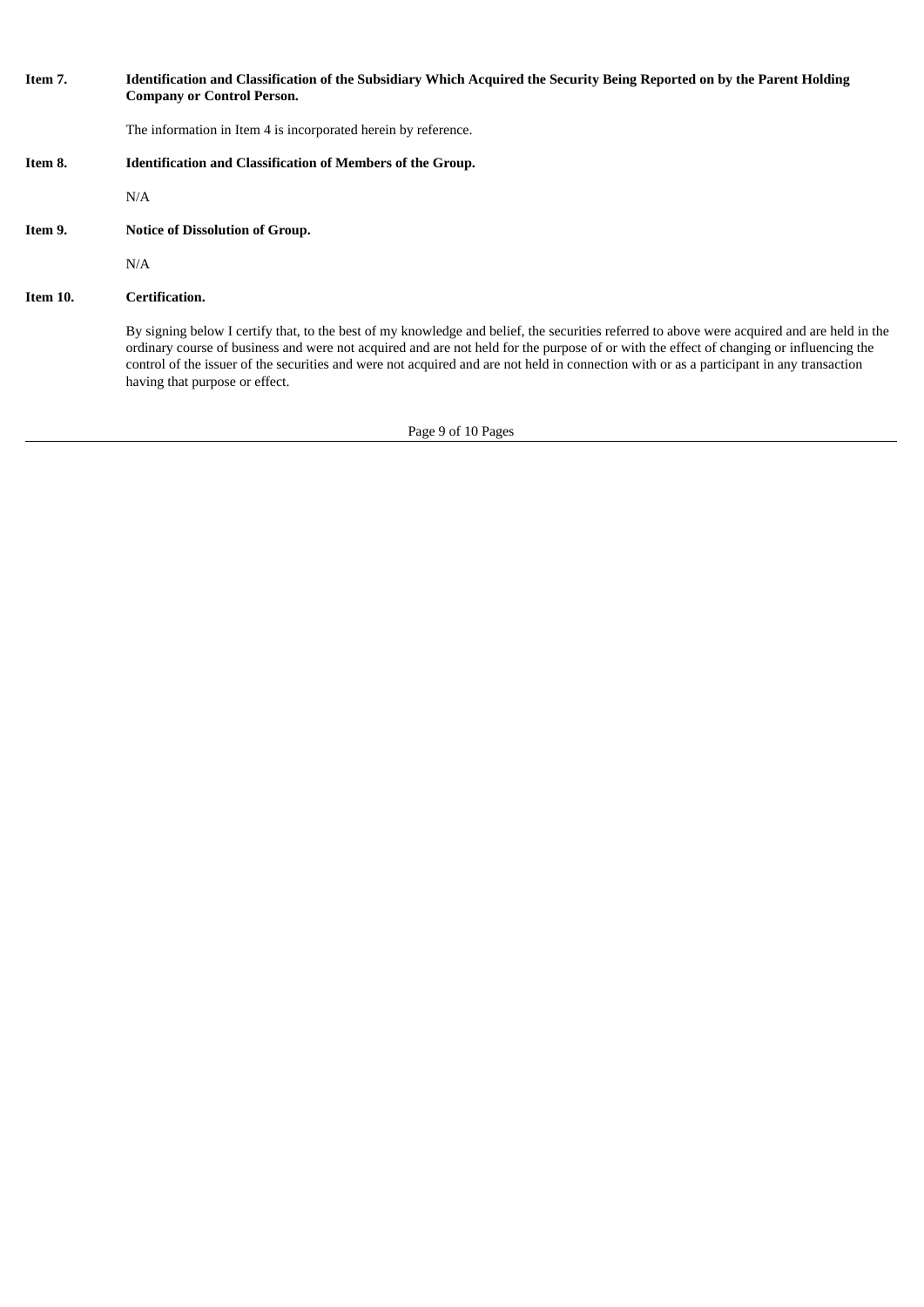### **SIGNATURE**

After reasonable inquiry and to the best of my knowledge and belief, I certify that the information set forth in this statement is true, complete and correct.

February 16, 2021

## **BAKER BROS. ADVISORS LP**

By: Baker Bros. Advisors (GP) LLC, its general partner

By: /s/ Scott L. Lessing Name: Scott L. Lessing Title: President

# **BAKER BROS. ADVISORS (GP) LLC**

By: /s/ Scott L. Lessing Name: Scott L. Lessing Title: President

/s/ Julian C. Baker

Julian C. Baker

/s/ Felix J. Baker Felix J. Baker

Page 10 of 10 Pages